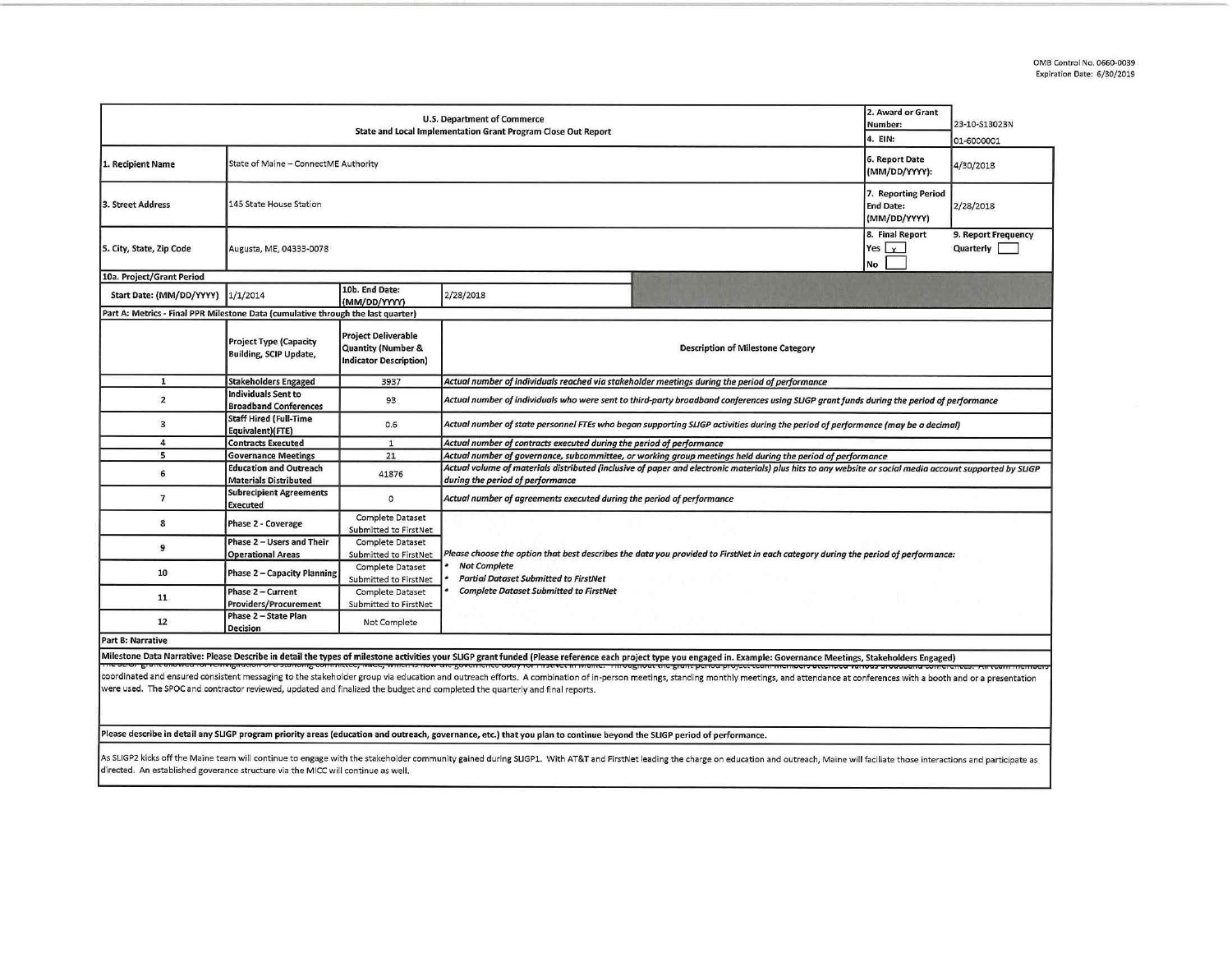| Data collection was completed early on in the SLIGP1 grant process.<br>None planned at this time.<br>Lessons Learned: Please share any lessons learned or best practices that your organization implemented during your SLIGP project.<br>Constant face-to-face communication and interaction with various stakeholder groups.<br>Part C: Staffing<br>Staffing Table - Please provide a summary of all positions funded by SLIGP.<br>Name<br>FTE%<br>Project(s) Assigned<br>Change<br>David Maxwell<br>100% SLIGP all aspects<br>None<br><b>Part D: Contracts and Funding</b><br>Subcontracts Table - Include all subcontractors engaged during the period of performance. The totals from this table must equal the "Subcontracts Total" in your Budget Worksheet<br><b>Total Federal Funds</b><br><b>Total Matching Funds</b><br>Type<br>Name<br><b>Subcontract Purpose</b><br>RFP/RFQ Issued (Y/N)<br>(Vendor/Subrec.)<br>Allocated<br>Allocated<br>FirstNet SLIGP all aspects<br>Tilson<br>Y<br>\$744,815.00<br>\$43,954.63<br>Vendor<br>Columns 2, 3 and 4 must match your project budget for the entire award and your final SF 424A. Columns 5, 6, and 7 should list your final budget figures, cumulative through the last quarter<br><b>Approved Matching</b><br><b>Federal Funds Expended</b><br><b>Approved Matching</b><br><b>Total funds Expended</b><br><b>Project Budget Element (1)</b><br><b>Federal Funds Awarded (2)</b><br><b>Total Budget (4)</b><br>Funds (3)<br><b>Funds Expended (6)</b><br>(5)<br>(7)<br>a. Personnel Salaries<br>\$194,700.00<br>\$239,445.00<br>\$44,745.00<br>\$153,191.19<br>\$104,860.01<br>\$258,051.20<br>b. Personnel Fringe Benefits<br>\$61,950.00<br>\$61,950.00<br>\$0.00<br>\$55,135,47<br>\$116,755.09<br>\$61,619.62<br>\$44,440.00<br>c. Travel<br>\$33,586.00<br>\$78,026.00<br>\$23,716.42<br>\$3,106.41<br>\$26,822.83<br>d. Equipment<br>\$0.00<br>\$0.00<br>\$0.00<br>\$0.00<br>\$0.00<br>\$0.00<br>e. Materials/Supplies<br>\$0.00<br>\$0.00<br>\$0.00<br>\$0.00<br>\$0.00<br>\$0.00<br>f. Subcontracts Total<br>\$744,814.00<br>\$744,814.00<br>\$0.00<br>\$744,814.00<br>\$43,954.63<br>\$788,768.63<br>g. Other<br>\$0.00<br>\$182,477.00<br>\$182,477.00<br>\$69,046.92<br>\$61,504.60<br>\$130,551.52<br>h. Indirect<br>\$0.00<br>\$0.00<br>\$0.00<br>\$0.00<br>\$0.00<br>i. Total Costs<br>\$1,045,904.00<br>\$1,306,712.00<br>\$260,808.00<br>\$1,045,904.00<br>\$275,045.27<br>\$1,320,949.27 | Data collection narrative: Please describe in detail the status of your SLIGP funded data collection activities.      |     |  |     |  |      |     |     |      |  |
|----------------------------------------------------------------------------------------------------------------------------------------------------------------------------------------------------------------------------------------------------------------------------------------------------------------------------------------------------------------------------------------------------------------------------------------------------------------------------------------------------------------------------------------------------------------------------------------------------------------------------------------------------------------------------------------------------------------------------------------------------------------------------------------------------------------------------------------------------------------------------------------------------------------------------------------------------------------------------------------------------------------------------------------------------------------------------------------------------------------------------------------------------------------------------------------------------------------------------------------------------------------------------------------------------------------------------------------------------------------------------------------------------------------------------------------------------------------------------------------------------------------------------------------------------------------------------------------------------------------------------------------------------------------------------------------------------------------------------------------------------------------------------------------------------------------------------------------------------------------------------------------------------------------------------------------------------------------------------------------------------------------------------------------------------------------------------------------------------------------------------------------------------------------------------------------------------------------------------------------------------------------------------------------------------------------------------------------------------------------------------------------------------------------------------------------------------------------------|-----------------------------------------------------------------------------------------------------------------------|-----|--|-----|--|------|-----|-----|------|--|
|                                                                                                                                                                                                                                                                                                                                                                                                                                                                                                                                                                                                                                                                                                                                                                                                                                                                                                                                                                                                                                                                                                                                                                                                                                                                                                                                                                                                                                                                                                                                                                                                                                                                                                                                                                                                                                                                                                                                                                                                                                                                                                                                                                                                                                                                                                                                                                                                                                                                      |                                                                                                                       |     |  |     |  |      |     |     |      |  |
|                                                                                                                                                                                                                                                                                                                                                                                                                                                                                                                                                                                                                                                                                                                                                                                                                                                                                                                                                                                                                                                                                                                                                                                                                                                                                                                                                                                                                                                                                                                                                                                                                                                                                                                                                                                                                                                                                                                                                                                                                                                                                                                                                                                                                                                                                                                                                                                                                                                                      |                                                                                                                       |     |  |     |  |      |     |     |      |  |
|                                                                                                                                                                                                                                                                                                                                                                                                                                                                                                                                                                                                                                                                                                                                                                                                                                                                                                                                                                                                                                                                                                                                                                                                                                                                                                                                                                                                                                                                                                                                                                                                                                                                                                                                                                                                                                                                                                                                                                                                                                                                                                                                                                                                                                                                                                                                                                                                                                                                      |                                                                                                                       |     |  |     |  |      |     |     |      |  |
|                                                                                                                                                                                                                                                                                                                                                                                                                                                                                                                                                                                                                                                                                                                                                                                                                                                                                                                                                                                                                                                                                                                                                                                                                                                                                                                                                                                                                                                                                                                                                                                                                                                                                                                                                                                                                                                                                                                                                                                                                                                                                                                                                                                                                                                                                                                                                                                                                                                                      |                                                                                                                       |     |  |     |  |      |     |     |      |  |
|                                                                                                                                                                                                                                                                                                                                                                                                                                                                                                                                                                                                                                                                                                                                                                                                                                                                                                                                                                                                                                                                                                                                                                                                                                                                                                                                                                                                                                                                                                                                                                                                                                                                                                                                                                                                                                                                                                                                                                                                                                                                                                                                                                                                                                                                                                                                                                                                                                                                      | Please describe in detail any data collection activities you plan to continue beyond the SLIGP period of performance. |     |  |     |  |      |     |     |      |  |
|                                                                                                                                                                                                                                                                                                                                                                                                                                                                                                                                                                                                                                                                                                                                                                                                                                                                                                                                                                                                                                                                                                                                                                                                                                                                                                                                                                                                                                                                                                                                                                                                                                                                                                                                                                                                                                                                                                                                                                                                                                                                                                                                                                                                                                                                                                                                                                                                                                                                      |                                                                                                                       |     |  |     |  |      |     |     |      |  |
|                                                                                                                                                                                                                                                                                                                                                                                                                                                                                                                                                                                                                                                                                                                                                                                                                                                                                                                                                                                                                                                                                                                                                                                                                                                                                                                                                                                                                                                                                                                                                                                                                                                                                                                                                                                                                                                                                                                                                                                                                                                                                                                                                                                                                                                                                                                                                                                                                                                                      |                                                                                                                       |     |  |     |  |      |     |     |      |  |
|                                                                                                                                                                                                                                                                                                                                                                                                                                                                                                                                                                                                                                                                                                                                                                                                                                                                                                                                                                                                                                                                                                                                                                                                                                                                                                                                                                                                                                                                                                                                                                                                                                                                                                                                                                                                                                                                                                                                                                                                                                                                                                                                                                                                                                                                                                                                                                                                                                                                      |                                                                                                                       |     |  |     |  |      |     |     |      |  |
|                                                                                                                                                                                                                                                                                                                                                                                                                                                                                                                                                                                                                                                                                                                                                                                                                                                                                                                                                                                                                                                                                                                                                                                                                                                                                                                                                                                                                                                                                                                                                                                                                                                                                                                                                                                                                                                                                                                                                                                                                                                                                                                                                                                                                                                                                                                                                                                                                                                                      |                                                                                                                       |     |  |     |  |      |     |     |      |  |
|                                                                                                                                                                                                                                                                                                                                                                                                                                                                                                                                                                                                                                                                                                                                                                                                                                                                                                                                                                                                                                                                                                                                                                                                                                                                                                                                                                                                                                                                                                                                                                                                                                                                                                                                                                                                                                                                                                                                                                                                                                                                                                                                                                                                                                                                                                                                                                                                                                                                      |                                                                                                                       |     |  |     |  |      |     |     |      |  |
|                                                                                                                                                                                                                                                                                                                                                                                                                                                                                                                                                                                                                                                                                                                                                                                                                                                                                                                                                                                                                                                                                                                                                                                                                                                                                                                                                                                                                                                                                                                                                                                                                                                                                                                                                                                                                                                                                                                                                                                                                                                                                                                                                                                                                                                                                                                                                                                                                                                                      |                                                                                                                       |     |  |     |  |      |     |     |      |  |
|                                                                                                                                                                                                                                                                                                                                                                                                                                                                                                                                                                                                                                                                                                                                                                                                                                                                                                                                                                                                                                                                                                                                                                                                                                                                                                                                                                                                                                                                                                                                                                                                                                                                                                                                                                                                                                                                                                                                                                                                                                                                                                                                                                                                                                                                                                                                                                                                                                                                      |                                                                                                                       |     |  |     |  |      |     |     |      |  |
|                                                                                                                                                                                                                                                                                                                                                                                                                                                                                                                                                                                                                                                                                                                                                                                                                                                                                                                                                                                                                                                                                                                                                                                                                                                                                                                                                                                                                                                                                                                                                                                                                                                                                                                                                                                                                                                                                                                                                                                                                                                                                                                                                                                                                                                                                                                                                                                                                                                                      |                                                                                                                       |     |  |     |  |      |     |     |      |  |
|                                                                                                                                                                                                                                                                                                                                                                                                                                                                                                                                                                                                                                                                                                                                                                                                                                                                                                                                                                                                                                                                                                                                                                                                                                                                                                                                                                                                                                                                                                                                                                                                                                                                                                                                                                                                                                                                                                                                                                                                                                                                                                                                                                                                                                                                                                                                                                                                                                                                      |                                                                                                                       |     |  |     |  |      |     |     |      |  |
|                                                                                                                                                                                                                                                                                                                                                                                                                                                                                                                                                                                                                                                                                                                                                                                                                                                                                                                                                                                                                                                                                                                                                                                                                                                                                                                                                                                                                                                                                                                                                                                                                                                                                                                                                                                                                                                                                                                                                                                                                                                                                                                                                                                                                                                                                                                                                                                                                                                                      |                                                                                                                       |     |  |     |  |      |     |     |      |  |
|                                                                                                                                                                                                                                                                                                                                                                                                                                                                                                                                                                                                                                                                                                                                                                                                                                                                                                                                                                                                                                                                                                                                                                                                                                                                                                                                                                                                                                                                                                                                                                                                                                                                                                                                                                                                                                                                                                                                                                                                                                                                                                                                                                                                                                                                                                                                                                                                                                                                      |                                                                                                                       |     |  |     |  |      |     |     |      |  |
|                                                                                                                                                                                                                                                                                                                                                                                                                                                                                                                                                                                                                                                                                                                                                                                                                                                                                                                                                                                                                                                                                                                                                                                                                                                                                                                                                                                                                                                                                                                                                                                                                                                                                                                                                                                                                                                                                                                                                                                                                                                                                                                                                                                                                                                                                                                                                                                                                                                                      |                                                                                                                       |     |  |     |  |      |     |     |      |  |
|                                                                                                                                                                                                                                                                                                                                                                                                                                                                                                                                                                                                                                                                                                                                                                                                                                                                                                                                                                                                                                                                                                                                                                                                                                                                                                                                                                                                                                                                                                                                                                                                                                                                                                                                                                                                                                                                                                                                                                                                                                                                                                                                                                                                                                                                                                                                                                                                                                                                      |                                                                                                                       |     |  |     |  |      |     |     |      |  |
|                                                                                                                                                                                                                                                                                                                                                                                                                                                                                                                                                                                                                                                                                                                                                                                                                                                                                                                                                                                                                                                                                                                                                                                                                                                                                                                                                                                                                                                                                                                                                                                                                                                                                                                                                                                                                                                                                                                                                                                                                                                                                                                                                                                                                                                                                                                                                                                                                                                                      |                                                                                                                       |     |  |     |  |      |     |     |      |  |
|                                                                                                                                                                                                                                                                                                                                                                                                                                                                                                                                                                                                                                                                                                                                                                                                                                                                                                                                                                                                                                                                                                                                                                                                                                                                                                                                                                                                                                                                                                                                                                                                                                                                                                                                                                                                                                                                                                                                                                                                                                                                                                                                                                                                                                                                                                                                                                                                                                                                      |                                                                                                                       |     |  |     |  |      |     |     |      |  |
|                                                                                                                                                                                                                                                                                                                                                                                                                                                                                                                                                                                                                                                                                                                                                                                                                                                                                                                                                                                                                                                                                                                                                                                                                                                                                                                                                                                                                                                                                                                                                                                                                                                                                                                                                                                                                                                                                                                                                                                                                                                                                                                                                                                                                                                                                                                                                                                                                                                                      |                                                                                                                       |     |  |     |  |      |     |     |      |  |
|                                                                                                                                                                                                                                                                                                                                                                                                                                                                                                                                                                                                                                                                                                                                                                                                                                                                                                                                                                                                                                                                                                                                                                                                                                                                                                                                                                                                                                                                                                                                                                                                                                                                                                                                                                                                                                                                                                                                                                                                                                                                                                                                                                                                                                                                                                                                                                                                                                                                      |                                                                                                                       |     |  |     |  |      |     |     |      |  |
|                                                                                                                                                                                                                                                                                                                                                                                                                                                                                                                                                                                                                                                                                                                                                                                                                                                                                                                                                                                                                                                                                                                                                                                                                                                                                                                                                                                                                                                                                                                                                                                                                                                                                                                                                                                                                                                                                                                                                                                                                                                                                                                                                                                                                                                                                                                                                                                                                                                                      |                                                                                                                       |     |  |     |  |      |     |     |      |  |
|                                                                                                                                                                                                                                                                                                                                                                                                                                                                                                                                                                                                                                                                                                                                                                                                                                                                                                                                                                                                                                                                                                                                                                                                                                                                                                                                                                                                                                                                                                                                                                                                                                                                                                                                                                                                                                                                                                                                                                                                                                                                                                                                                                                                                                                                                                                                                                                                                                                                      |                                                                                                                       |     |  |     |  |      |     |     |      |  |
|                                                                                                                                                                                                                                                                                                                                                                                                                                                                                                                                                                                                                                                                                                                                                                                                                                                                                                                                                                                                                                                                                                                                                                                                                                                                                                                                                                                                                                                                                                                                                                                                                                                                                                                                                                                                                                                                                                                                                                                                                                                                                                                                                                                                                                                                                                                                                                                                                                                                      |                                                                                                                       |     |  |     |  |      |     |     |      |  |
|                                                                                                                                                                                                                                                                                                                                                                                                                                                                                                                                                                                                                                                                                                                                                                                                                                                                                                                                                                                                                                                                                                                                                                                                                                                                                                                                                                                                                                                                                                                                                                                                                                                                                                                                                                                                                                                                                                                                                                                                                                                                                                                                                                                                                                                                                                                                                                                                                                                                      |                                                                                                                       |     |  |     |  |      |     |     |      |  |
|                                                                                                                                                                                                                                                                                                                                                                                                                                                                                                                                                                                                                                                                                                                                                                                                                                                                                                                                                                                                                                                                                                                                                                                                                                                                                                                                                                                                                                                                                                                                                                                                                                                                                                                                                                                                                                                                                                                                                                                                                                                                                                                                                                                                                                                                                                                                                                                                                                                                      |                                                                                                                       |     |  |     |  |      |     |     |      |  |
|                                                                                                                                                                                                                                                                                                                                                                                                                                                                                                                                                                                                                                                                                                                                                                                                                                                                                                                                                                                                                                                                                                                                                                                                                                                                                                                                                                                                                                                                                                                                                                                                                                                                                                                                                                                                                                                                                                                                                                                                                                                                                                                                                                                                                                                                                                                                                                                                                                                                      |                                                                                                                       |     |  |     |  |      |     |     |      |  |
|                                                                                                                                                                                                                                                                                                                                                                                                                                                                                                                                                                                                                                                                                                                                                                                                                                                                                                                                                                                                                                                                                                                                                                                                                                                                                                                                                                                                                                                                                                                                                                                                                                                                                                                                                                                                                                                                                                                                                                                                                                                                                                                                                                                                                                                                                                                                                                                                                                                                      |                                                                                                                       |     |  |     |  |      |     |     |      |  |
|                                                                                                                                                                                                                                                                                                                                                                                                                                                                                                                                                                                                                                                                                                                                                                                                                                                                                                                                                                                                                                                                                                                                                                                                                                                                                                                                                                                                                                                                                                                                                                                                                                                                                                                                                                                                                                                                                                                                                                                                                                                                                                                                                                                                                                                                                                                                                                                                                                                                      |                                                                                                                       |     |  |     |  |      |     |     |      |  |
|                                                                                                                                                                                                                                                                                                                                                                                                                                                                                                                                                                                                                                                                                                                                                                                                                                                                                                                                                                                                                                                                                                                                                                                                                                                                                                                                                                                                                                                                                                                                                                                                                                                                                                                                                                                                                                                                                                                                                                                                                                                                                                                                                                                                                                                                                                                                                                                                                                                                      | <b>Budget Worksheet</b>                                                                                               |     |  |     |  |      |     |     |      |  |
|                                                                                                                                                                                                                                                                                                                                                                                                                                                                                                                                                                                                                                                                                                                                                                                                                                                                                                                                                                                                                                                                                                                                                                                                                                                                                                                                                                                                                                                                                                                                                                                                                                                                                                                                                                                                                                                                                                                                                                                                                                                                                                                                                                                                                                                                                                                                                                                                                                                                      |                                                                                                                       |     |  |     |  |      |     |     |      |  |
|                                                                                                                                                                                                                                                                                                                                                                                                                                                                                                                                                                                                                                                                                                                                                                                                                                                                                                                                                                                                                                                                                                                                                                                                                                                                                                                                                                                                                                                                                                                                                                                                                                                                                                                                                                                                                                                                                                                                                                                                                                                                                                                                                                                                                                                                                                                                                                                                                                                                      |                                                                                                                       |     |  |     |  |      |     |     |      |  |
|                                                                                                                                                                                                                                                                                                                                                                                                                                                                                                                                                                                                                                                                                                                                                                                                                                                                                                                                                                                                                                                                                                                                                                                                                                                                                                                                                                                                                                                                                                                                                                                                                                                                                                                                                                                                                                                                                                                                                                                                                                                                                                                                                                                                                                                                                                                                                                                                                                                                      |                                                                                                                       |     |  |     |  |      |     |     |      |  |
|                                                                                                                                                                                                                                                                                                                                                                                                                                                                                                                                                                                                                                                                                                                                                                                                                                                                                                                                                                                                                                                                                                                                                                                                                                                                                                                                                                                                                                                                                                                                                                                                                                                                                                                                                                                                                                                                                                                                                                                                                                                                                                                                                                                                                                                                                                                                                                                                                                                                      |                                                                                                                       |     |  |     |  |      |     |     |      |  |
|                                                                                                                                                                                                                                                                                                                                                                                                                                                                                                                                                                                                                                                                                                                                                                                                                                                                                                                                                                                                                                                                                                                                                                                                                                                                                                                                                                                                                                                                                                                                                                                                                                                                                                                                                                                                                                                                                                                                                                                                                                                                                                                                                                                                                                                                                                                                                                                                                                                                      |                                                                                                                       |     |  |     |  |      |     |     |      |  |
|                                                                                                                                                                                                                                                                                                                                                                                                                                                                                                                                                                                                                                                                                                                                                                                                                                                                                                                                                                                                                                                                                                                                                                                                                                                                                                                                                                                                                                                                                                                                                                                                                                                                                                                                                                                                                                                                                                                                                                                                                                                                                                                                                                                                                                                                                                                                                                                                                                                                      |                                                                                                                       |     |  |     |  |      |     |     |      |  |
|                                                                                                                                                                                                                                                                                                                                                                                                                                                                                                                                                                                                                                                                                                                                                                                                                                                                                                                                                                                                                                                                                                                                                                                                                                                                                                                                                                                                                                                                                                                                                                                                                                                                                                                                                                                                                                                                                                                                                                                                                                                                                                                                                                                                                                                                                                                                                                                                                                                                      |                                                                                                                       |     |  |     |  |      |     |     |      |  |
|                                                                                                                                                                                                                                                                                                                                                                                                                                                                                                                                                                                                                                                                                                                                                                                                                                                                                                                                                                                                                                                                                                                                                                                                                                                                                                                                                                                                                                                                                                                                                                                                                                                                                                                                                                                                                                                                                                                                                                                                                                                                                                                                                                                                                                                                                                                                                                                                                                                                      |                                                                                                                       |     |  |     |  |      |     |     |      |  |
|                                                                                                                                                                                                                                                                                                                                                                                                                                                                                                                                                                                                                                                                                                                                                                                                                                                                                                                                                                                                                                                                                                                                                                                                                                                                                                                                                                                                                                                                                                                                                                                                                                                                                                                                                                                                                                                                                                                                                                                                                                                                                                                                                                                                                                                                                                                                                                                                                                                                      |                                                                                                                       |     |  |     |  |      |     |     |      |  |
|                                                                                                                                                                                                                                                                                                                                                                                                                                                                                                                                                                                                                                                                                                                                                                                                                                                                                                                                                                                                                                                                                                                                                                                                                                                                                                                                                                                                                                                                                                                                                                                                                                                                                                                                                                                                                                                                                                                                                                                                                                                                                                                                                                                                                                                                                                                                                                                                                                                                      |                                                                                                                       |     |  |     |  |      |     |     |      |  |
|                                                                                                                                                                                                                                                                                                                                                                                                                                                                                                                                                                                                                                                                                                                                                                                                                                                                                                                                                                                                                                                                                                                                                                                                                                                                                                                                                                                                                                                                                                                                                                                                                                                                                                                                                                                                                                                                                                                                                                                                                                                                                                                                                                                                                                                                                                                                                                                                                                                                      |                                                                                                                       |     |  |     |  |      |     |     |      |  |
|                                                                                                                                                                                                                                                                                                                                                                                                                                                                                                                                                                                                                                                                                                                                                                                                                                                                                                                                                                                                                                                                                                                                                                                                                                                                                                                                                                                                                                                                                                                                                                                                                                                                                                                                                                                                                                                                                                                                                                                                                                                                                                                                                                                                                                                                                                                                                                                                                                                                      |                                                                                                                       |     |  |     |  |      |     |     |      |  |
|                                                                                                                                                                                                                                                                                                                                                                                                                                                                                                                                                                                                                                                                                                                                                                                                                                                                                                                                                                                                                                                                                                                                                                                                                                                                                                                                                                                                                                                                                                                                                                                                                                                                                                                                                                                                                                                                                                                                                                                                                                                                                                                                                                                                                                                                                                                                                                                                                                                                      | j. % of Total                                                                                                         | 80% |  | 20% |  | 100% | 79% | 21% | 100% |  |